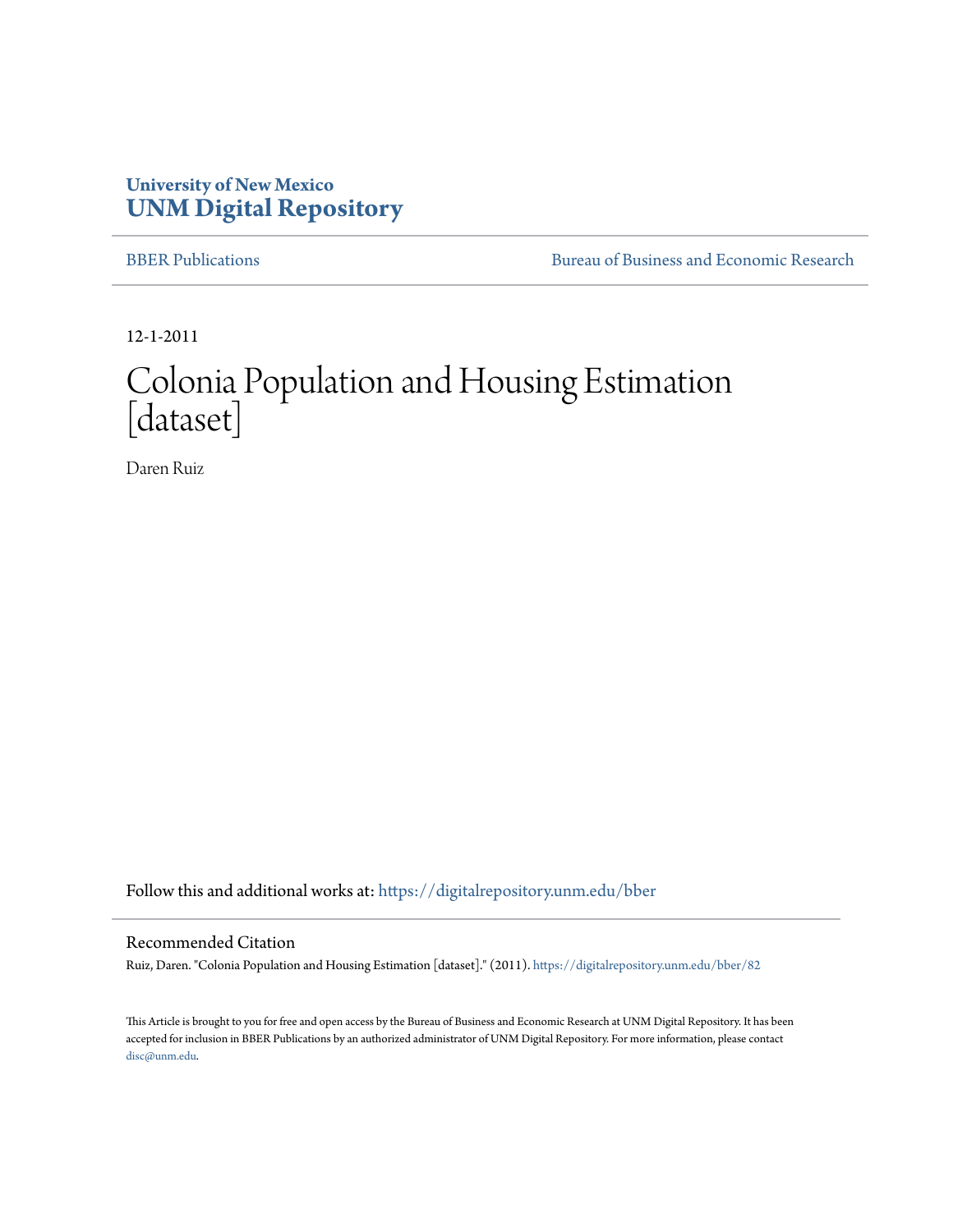#### Colonia Population and Housing Estimation

There is a great need for information on New Mexico colonias, small, under‐represented communities that are often characterized by poor socioeconomic conditions. This lack of formal information has hindered attempts by state and local government agencies to secure federal funding to improve infrastructure in colonias and has hampered community planners to allocate resources to serve colonia populations. As part of the effort to compile information about colonias, the Bureau of Business and Economic Research (BBER) at the University of New Mexico has developed a technique for tabulating U.S. Census Bureau data for approximate colonia geography through a project funded by the New Mexico Mortgage Finance Authority (MFA). The technique is explained in this article, and is then demonstrated by estimating the population and count of households for a specific colonia, Rancho Grande in Catron County.

The process for tabulating 2010 Census Summary File 1 data (which includes population and household counts) is comprised of several general steps. First, New Mexico colonias are identified and located. Second, the region where the colonia is located is examined through ortho‐photography (aerial imagery) with 2010 Census block boundaries overlaid using a geographic information system (GIS). $^1$  Finally, blocks that cover the extent of the colonia are selected and their Summary File 1 data are aggregated.

Colonia Identification ‐‐ There are specific criteria that must be met before a community is designated as a colonia by the U.S. Department of Housing and Urban Development (HUD). The community must be in Arizona, California, New Mexico, or Texas, within 150 miles of the U.S.‐ Mexico border, must not be within a metropolitan statistical area with a population greater than 1 million, and must lack potable water supply, adequate sewage system, and decent, safe, and sanitary housing.<sup>2</sup> There are 142 HUD designated colonias in southern New Mexico across

<sup>1</sup> BBER uses Esri's suite of GIS software, which includes ArcMap and ArcCatalog. <sup>2</sup> U.S. House of Representatives, Office of the Law Revision Council, 2006. *The United States Code,* Title 42, Chapter 8A, Subchapter III, §1479 (f)(8),

http://frwebgate2.access.gpo.gov/cgi‐bin/PDFgate.cgi?WAISdocID=YNBoSA/0/2/0&WAISaction=retrieve, accessed 2010 July 31.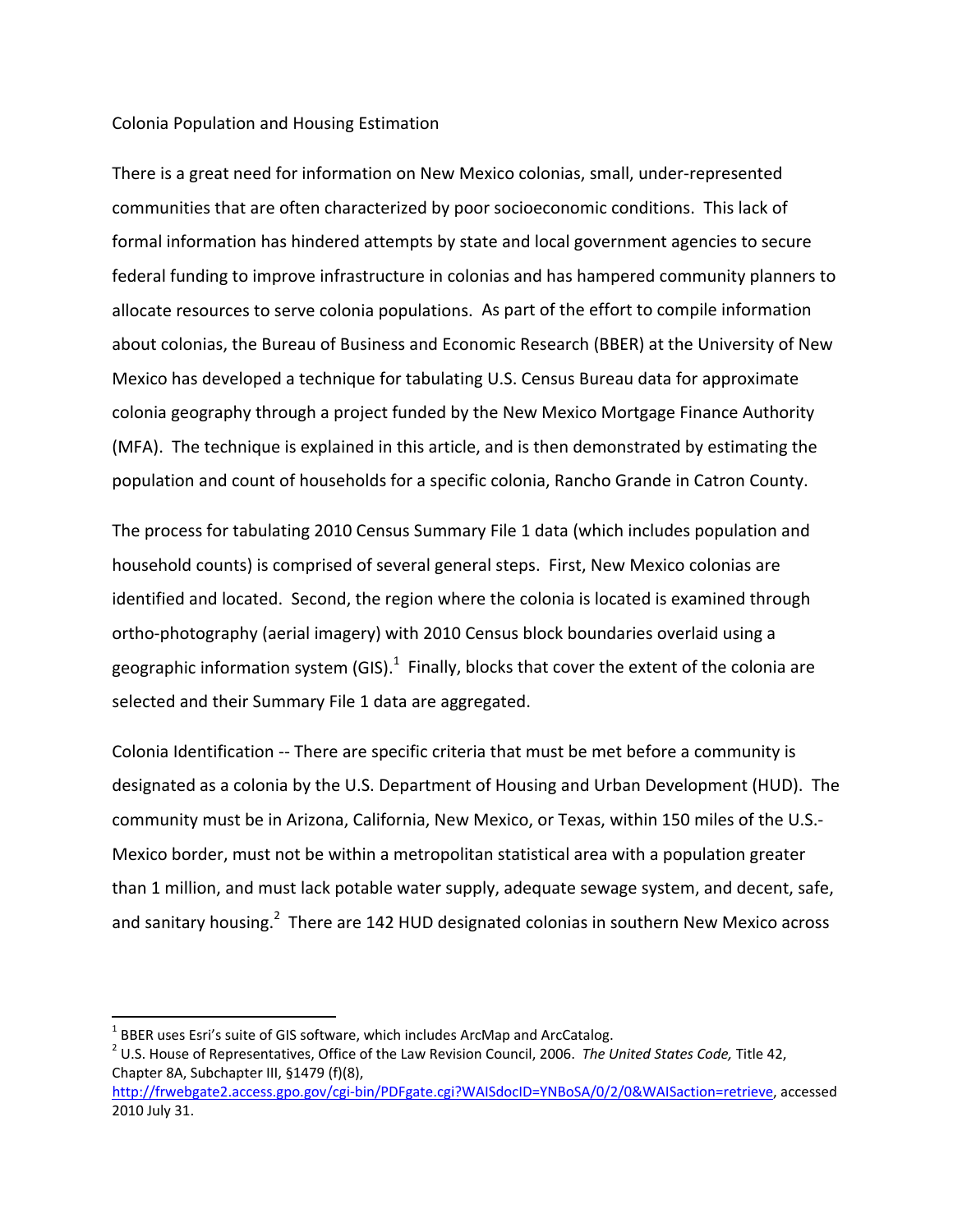11 counties.<sup>3</sup> The majority of colonias are located in Catron, Dona Ana, and Grant counties. Once the colonia has been identified, the next step is to locate it.

Colonia Location ‐‐ Colonias can be located through various sources. New Mexico State University (NMSU) located and assigned latitude and longitude coordinates for 109 colonias in a previous study funded by the MFA and the North American Development Bank. NMSU provided BBER with the 109 point locations in a GIS file that was read into a map. BBER used the point location to pan to the specific area and visually assess the extent of the colonia in a GIS. Google Maps and/or local knowledge could also be used to locate the majority of the remaining colonias.

Census Block Selection – The 2010 Census block boundaries are overlaid onto ortho‐ photography and blocks are selected that cover the extent of the colonia.<sup>4</sup> Physical development in terms of housing units, other buildings, and the road network can be seen via ortho-photography and is used to define the extent of the colonia.<sup>5</sup> In the interior of most colonias, blocks provide tight, comprehensive coverage. But, along the exterior edges within the colonias, blocks often cover both the fringe of the colonia along with large areas of undeveloped land. Care was taken to select blocks on the exterior so as not to include development outside the colonia.

2010 Census block boundaries are used because they are the smallest geographic unit the U.S. Census Bureau uses to tabulate Summary File 1 data and they provide the tightest coverage of the colonia. In addition to total counts of population and households, Summary File 1 data include population counts by age, sex, race, Hispanic/Latino origin, household relationship, and whether the residence is owned or rented. An Example – The case of Rancho Grande in Catron County illustrates the process BBER used to estimate 2010 Census population and household

<sup>3</sup> U.S. Department of Housing and Urban Development, *Information for … Designated Colonias in New Mexico*, http://www.hud.gov/local/nm/groups/coloniasnm.cfm, accessed 2011 December 1.<br><sup>4</sup> Block boundaries are from U.S. Census Bureau's TIGER files, which can be accessed at UNM Resource Geographic

Information System (RGIS) Program Clearinghouse website at http://rgisbeta.unm.edu/browsedata. This UNM site

is managed by Earth Data Analysis Center (EDAC) as part of the RGIS program (a joint effort of EDAC and BBER).<br><sup>5</sup> The ortho-photography was also queried through the RGIS Clearinghouse site. The type of ortho-photography used was Digital Orthophoto Quarter Quadrangle and was queried through the RGIS Web Map Service (WMS) located at http://edacdata2.unm.edu/cgi-bin/mapserv?map=doqq05/doqq05\_geogcs\_arcgis.map&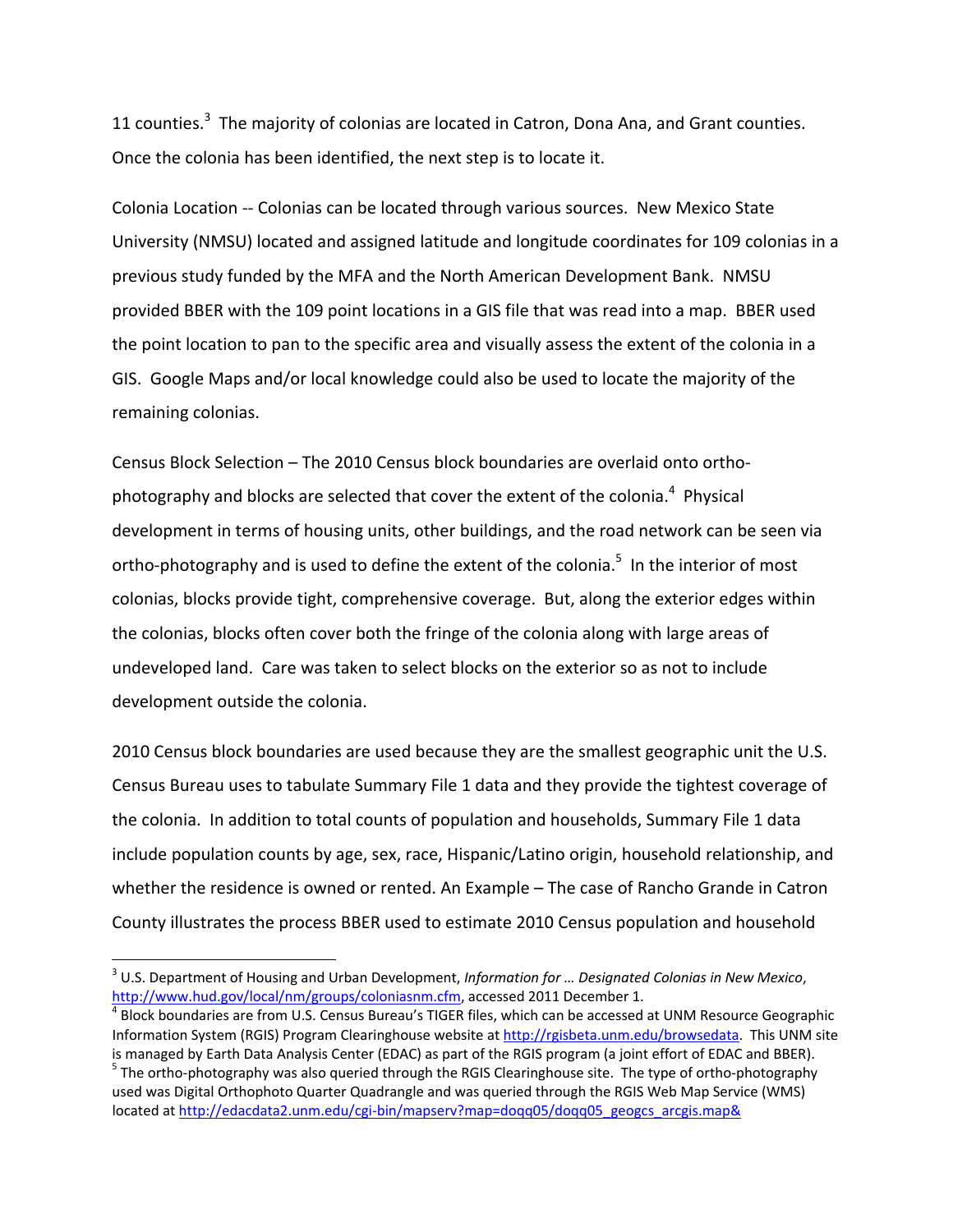data for colonias. BBER used the NMSU study location to pan and zoom to the correct area in the ortho‐photograph. The map (shown below) shows Rancho Grande is located south of the intersection of US Highway 180 and State Highway 12 in Catron County. The 2010 Census block boundaries (shown in red and yellow) were overlaid onto the ortho‐photography. The red block boundaries are those blocks selected by BBER that capture the geographic extent of the colonia and are labeled by their block identifier.<sup>6</sup> In this case, all blocks are in the same 2010 Census tract (tract 9764.00). The tightly grouped blocks that form the interior of the colonia nicely capture the physical development of the colonia. However, the blocks on the exterior of the colonia cover the fringe of the colonia along with large areas of undeveloped land. If there had been another community nearby a block encroached upon, that block might not have been selected or that block's population and household count would have to be split to account for both communities.

Having selected and tabulated the census blocks, BBER estimates there are about 142 people and 69 households in the Rancho Grande colonia. The table (http://bber.unm.edu/colonias/Colonias\_2010Census.xls) list the 2010 Census population and housing estimates BBER tabulated for 82 New Mexico colonias and the shape file (http://bber.unm.edu/colonias/NM\_Candidate\_Colonia\_Blocks.zip) contains the candidate blocks

BBER selected for each colonia. Other 2010 Census Summary File 1 data can be tabulated for

the colonia as well.

Daren Ruiz

Research Scientist 2

 $6$  U.S. Census block identifiers are unique to the Census tracts they are in, and in turn tracts are unique to the County in which they are located. Since Rancho Grande is located in Catron County in tract 976400 and the block identifiers are unique.